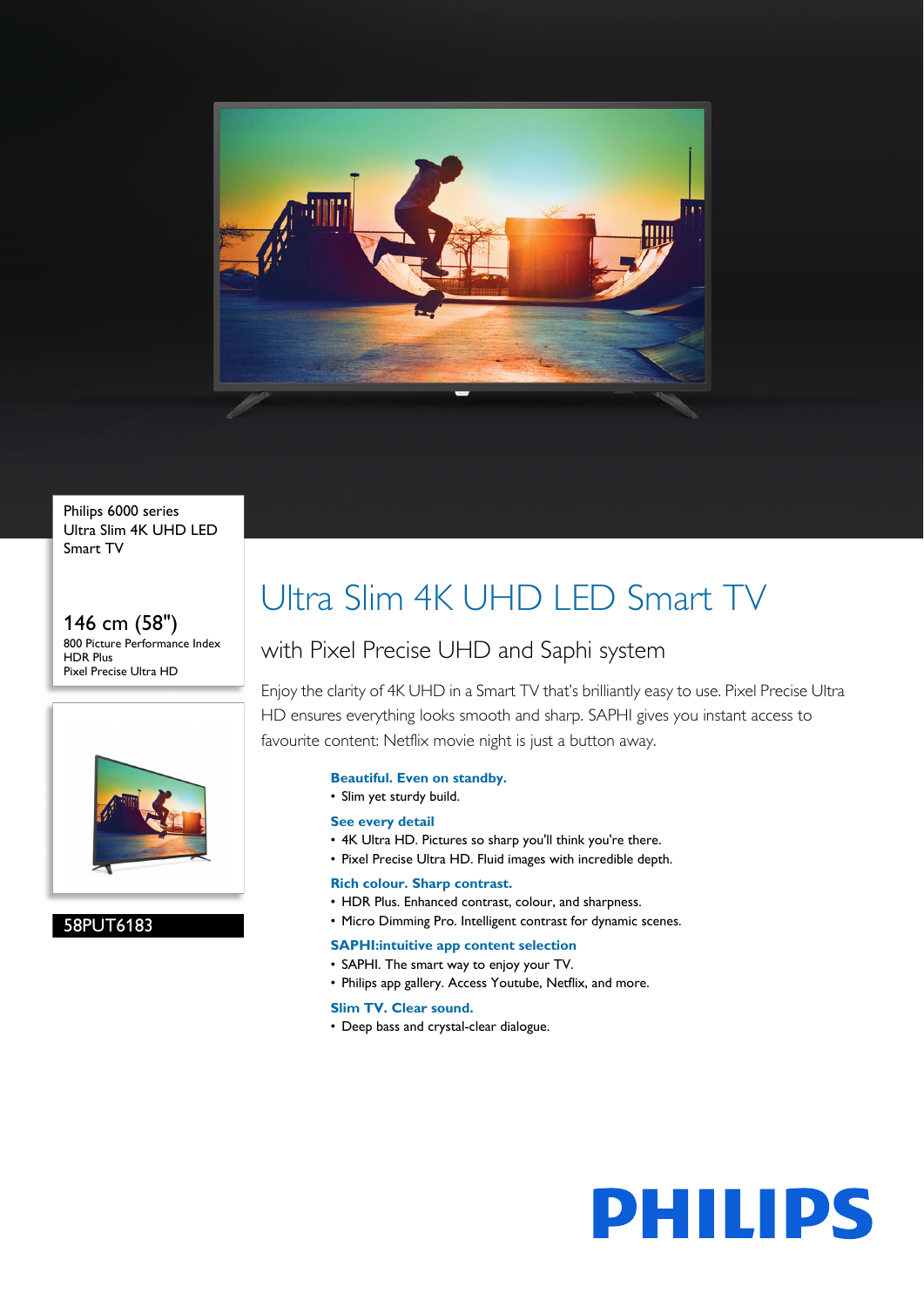# **Highlights**

#### **Sticks Stand**

Our new stick stand were engineered to change space beneath your TV where a traditional stand would normally sit, offering you a more immersive viewing experience. A TV that stands confidently with a nod to the future.

#### **4K Ultra HD**

With four times the resolution of conventional Full HD, Ultra HD lights up your screen with over 8 million pixels and our unique Ultra Resolution Upscaling technology. Experience improved images regardless of the original content, and enjoy a sharper picture with superior depth, contrast, natural motion and vivid details.

#### **Pixel Precise Ultra HD**

The beauty of 4K Ultra HD TV is in savoring every detail. Philips Pixel Precise Ultra HD engine converts any input picture into stunning UHD resolution on your screen. Enjoy a

smooth, yet sharp moving image and exceptional contrast. Discover deeper blacks, whiter whites, vivid colors and natural skin tones - every time, and from any source.

#### **High Dynamic Range Plus**

High Dynamic Range Plus is a new video standard. It redefines in-home entertainment through advances in contrast and color. Enjoy a sensory experience that captures the original richness and liveliness, yet accurately reflects the content creator's intent. The end result? Brighter highlights, greater contrast, a broader range of colors and detail like never before.

### **Micro Dimming Pro**

Micro Dimming Pro optimizes the contrast on your TV based on the lighting conditions of your room. Combined with its special software that analyzes the picture in 6400 different zones, you will enjoy incredible contrast and image quality for a truly lifelike visual experience-day or night.

#### **SAPHI**

SAPHI is a fast, intuitive operating system that makes your Philips Smart TV a real pleasure to use. Enjoy great picture quality and one-button access to a clear icon-based menu. Operate your TV with ease, and quickly navigate to popular Philips Smart TV apps including YouTube, Netflix, and more.

#### **Philips app gallery**

Philips app gallery is a wide-ranging collection of online apps that you can access as soon as your Smart TV is connected to the Internet. It's that easy! Just switch on your TV, connect to the Internet and experience a whole new world of entertainment online.

# **DTS HD**

DTS HD optimizes sound processing by preserving the original sound content so that you can enjoy a better sound from your speakers with crystal-clear dialog.









**IN DOLBY AUDIO** 







58PUT6183/56